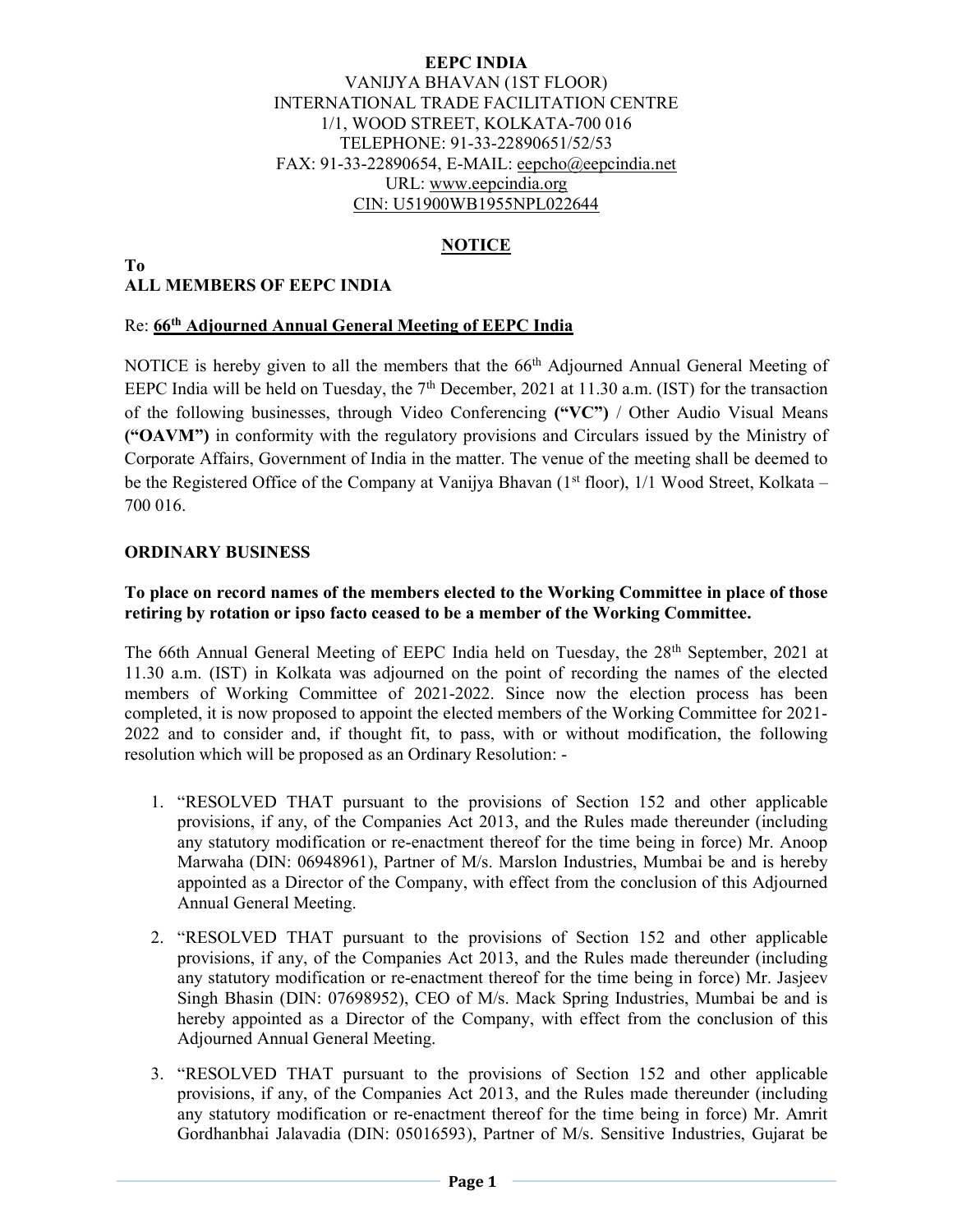and is hereby appointed as a Director of the Company, with effect from the conclusion of this Adjourned Annual General Meeting.

- 4. "RESOLVED THAT pursuant to the provisions of Section 152 and other applicable provisions, if any, of the Companies Act 2013, and the Rules made thereunder (including any statutory modification or re-enactment thereof for the time being in force) Mr. Chandrakant Damji Shah (DIN: 00041333), Director of M/s. Nee Components Private Limited, Mumbai be and is hereby appointed as a Director of the Company, with effect from the conclusion of this Adjourned Annual General Meeting.
- 5. "RESOLVED THAT pursuant to the provisions of Section 152 and other applicable provisions, if any, of the Companies Act 2013, and the Rules made thereunder (including any statutory modification or re-enactment thereof for the time being in force) Mr. Ajay Kumar (DIN: 02414380), Partner of M/s. Ajay Manufacturing Co., Ludhiana be and is hereby appointed as a Director of the Company, with effect from the conclusion of this Adjourned Annual General Meeting.
- 6. "RESOLVED THAT pursuant to the provisions of Section 152 and other applicable provisions, if any, of the Companies Act 2013, and the Rules made thereunder (including any statutory modification or re-enactment thereof for the time being in force) Mr. Mukul Khandelwal (DIN: 00365323), Director of M/s. Eastern Anticorrosive Limited, Kolkata be and is hereby appointed as a Director of the Company, with effect from the conclusion of this Adjourned Annual General Meeting.
- 7. "RESOLVED THAT pursuant to the provisions of Section 152 and other applicable provisions, if any, of the Companies Act 2013, and the Rules made thereunder (including any statutory modification or re-enactment thereof for the time being in force) Mr. Bhagwan Das Agarwal (DIN: 01165550), Partner of M/s. Calcutta Export Company, Kolkata be and is hereby appointed as a Director of the Company, with effect from the conclusion of this Adjourned Annual General Meeting.
- 8. "RESOLVED THAT pursuant to the provisions of Section 152 and other applicable provisions, if any, of the Companies Act 2013, and the Rules made thereunder (including any statutory modification or re-enactment thereof for the time being in force) Mrs. Kamna Raj Aggarwalla (DIN: 07009446), Partner of M/s. GDPA Fastners, Jalandhar be and is hereby appointed as a Director of the Company, with effect from the conclusion of this Adjourned Annual General Meeting.
- 9. "RESOLVED THAT pursuant to the provisions of Section 152 and other applicable provisions, if any, of the Companies Act 2013, and the Rules made thereunder (including any statutory modification or re-enactment thereof for the time being in force) Mr. Dilip Kumar Rajgarhia (DIN: 01589795), Director of M/s.Shree GR Exports Pvt Ltd, Kolkata be and is hereby appointed as a Director of the Company, with effect from the conclusion of this Adjourned Annual General Meeting.
- 10. "RESOLVED THAT pursuant to the provisions of Section 152 and other applicable provisions, if any, of the Companies Act 2013, and the Rules made thereunder (including any statutory modification or re-enactment thereof for the time being in force) Mr. Chandra Shekhar Shukla (DIN: 02579246), Director of M/s. Paramount Surgimed Limited, New Delhi be and is hereby appointed as a Director of the Company, with effect from the conclusion of this Adjourned Annual General Meeting.

 By Order of the Working Committee For EEPC India

 Place: Kolkata Date:  $17<sup>th</sup>$  November,  $2021$  Sd/-

ADHIP MITRA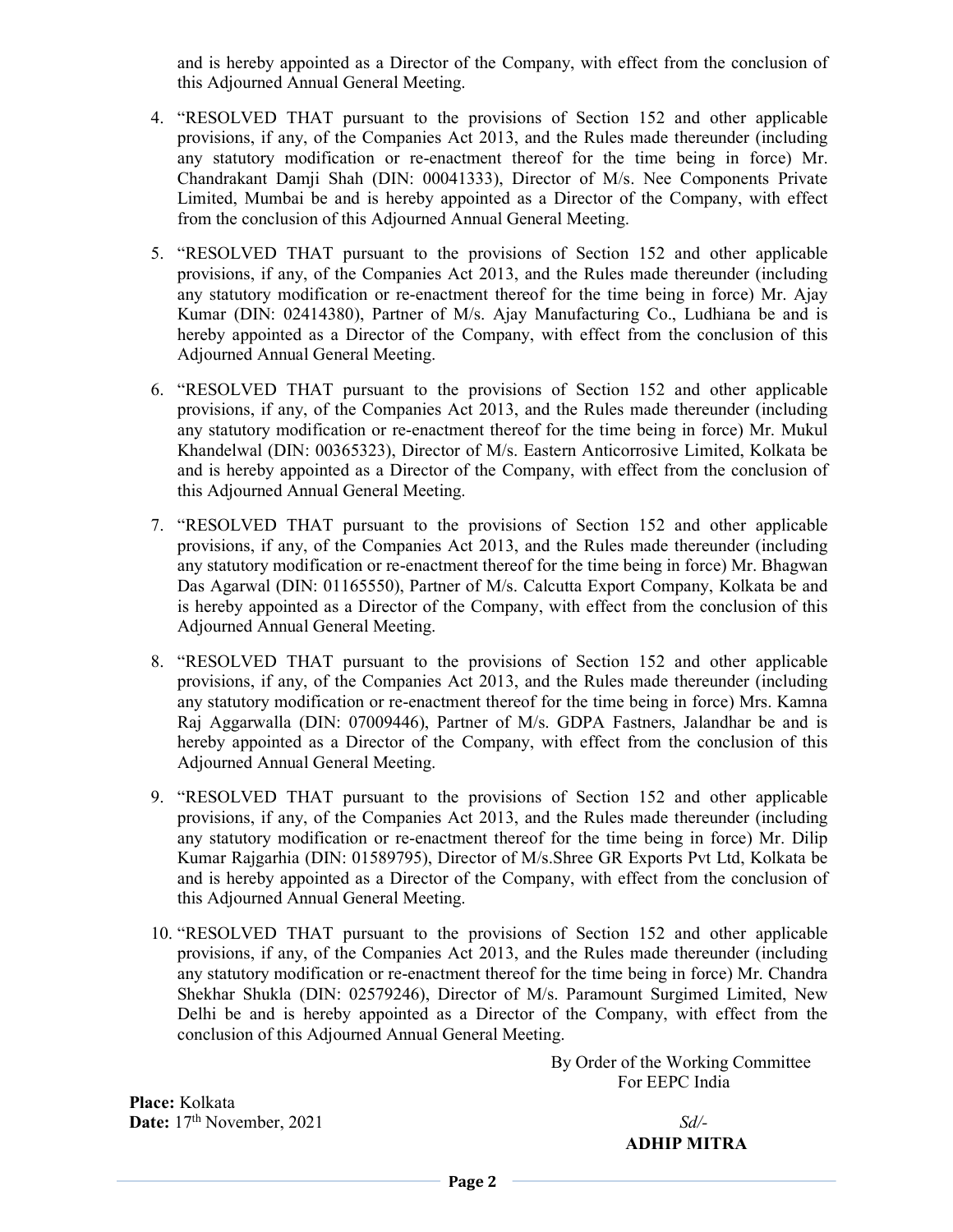### NOTES:

- 1. In view of the continuing restrictions on the movement of people at several places in the country due to outbreak of COVID-19, the Ministry of Corporate Affairs (MCA) vide its General Circular No. 02/2021 dated 13<sup>th</sup> January, 2021 read with General Circular No. 20/2020 dated 5th May, 2020 along with General Circular No. 14/2020 dated 8th April, 2020 and General Circular No. 17/2020 dated 13th April, 2020, has allowed the Companies to conduct the AGM through Video Conferencing ("VC") or Other Audio Visual Means ("OAVM") during the calendar year 2021. In accordance with the said circulars of MCA and applicable provisions of the Act, the 66th Adjourned Annual General Meeting of EEPC India shall be conducted through VC / OAVM. National Securities Depositories Limited ('NSDL') will be providing facility for voting (only to Ordinary Members) through remote e-voting, for participation in the AGM through VC / OAVM facility and e-voting during the AGM. The procedure for participating in the meeting through VC / OAVM is explained at Note No. 5 below and is also available on the website of the Company at www.eepcindia.org.
- 2. A member shall not be entitled to appoint any other person as his/her proxy unless such other person is also a member of EEPC India. Since this AGM will be held in accordance with the Circulars through Video Conferencing ("VC") / Other Audio Visual Means ("OAVM"), the facility for appointment of Proxies by the Members is not available and hence the Proxy Form and Attendance Slip including Route Map are not annexed to this Notice.
- 3. Authorised representatives of Ordinary members who will attend the meeting are requested to send to EEPC India in advance a scanned certified true copy (PDF/JPEG format) of the Board Resolution/ Authorisation Letter authorising their representative to attend and vote on their behalf at the Meeting through email at **eepcho@eepcindia.net**. Associate members may also attend the meeting by themselves or through their authorised representative.
- 4. Electronic Despatch of Notice and Process for Registration of Email ID for Obtaining Copy of Notice:
	- a. In accordance with the General Circular No. 20/2020 dated 5th May, 2020 issued by MCA, the Notice of the 66<sup>th</sup> Adjourned Annual General Meeting of EEPC India inter alia indicating the process and manner of e-voting is being sent to all the members to their email IDs registered with EEPC India. This is in view of the difficulties involved in despatching of physical copy of such Notice due to the prevailing restrictions. It is also to be noted that the votes of only the ordinary members will be valid.
	- b. We also urge members to support our commitment to environmental protection by choosing to receive the Company's communication through email. Members who have not updated/registered their email addresses with EEPC India are requested to update/register their email addresses by writing to EEPC India at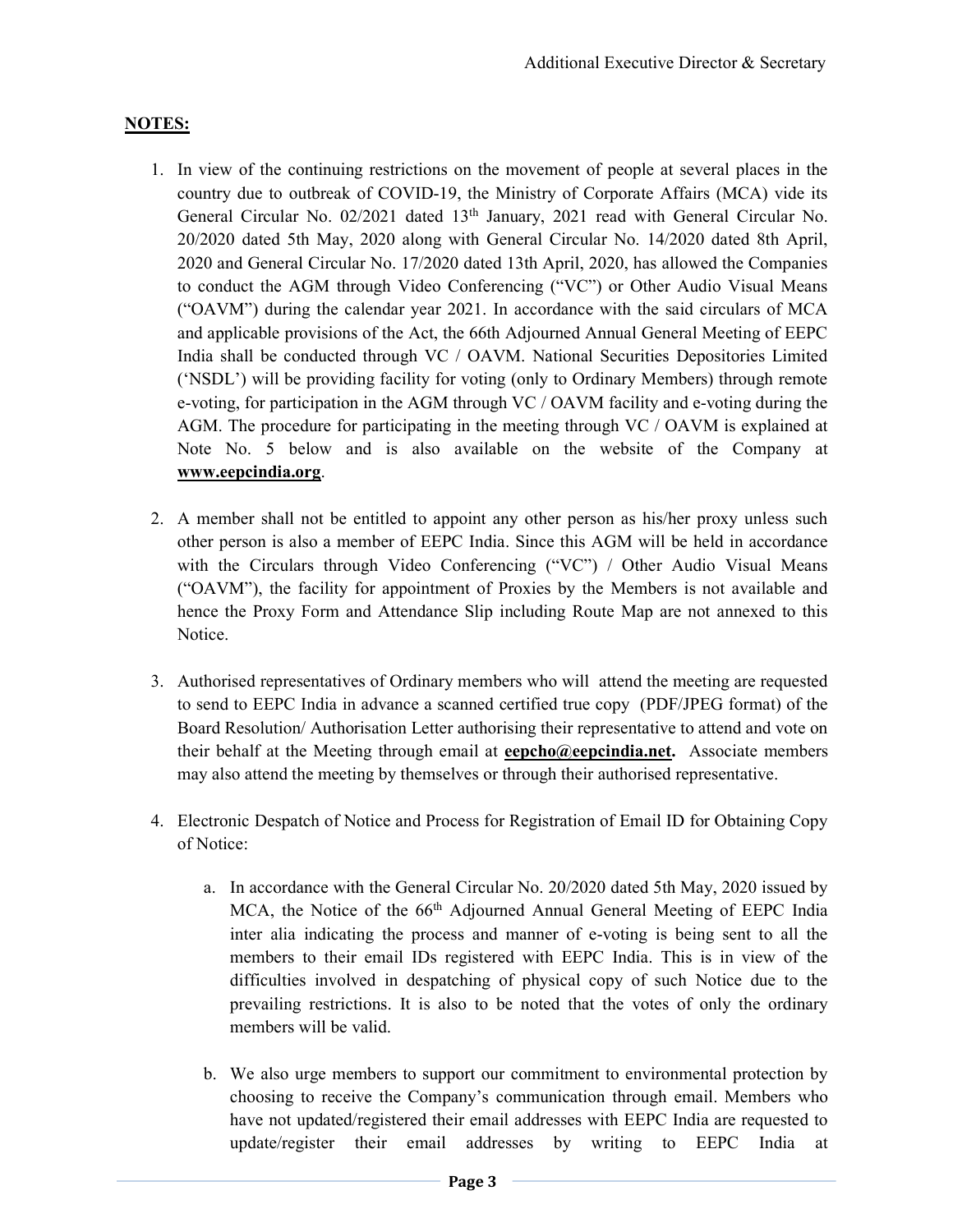eepcho@eepcindia.net along with the copy of the signed request letter mentioning the name and address of the Member, self-attested copy of the PAN card and selfattested copy of any document (e.g.: Telephone Bill, Electricity Bill) in support of the address of the Member immediately to obtain the copy of the Notice of  $66<sup>th</sup>$ Adjourned AGM in electronic mode along with the instructions for remote e-voting (only for Ordinary Members) and instruction for participation in the AGM through VC/OAVM. In case of any queries / difficulties in registering the e-mail address, Members may write to eepcho@eepcindia.net.

- c. Members may please note that the Notice of 66<sup>th</sup> Adjourned Annual General Meeting of EEPC India will also be available at EEPC India website www.eepcindia.org and on the website of NSDL at www.evoting.nsdl.com. The Physical copies of the aforesaid documents will also be available at all the offices of EEPC India for inspection during normal business hours on working days. Also, the printed copies of the same will be made available on specific requisition.
- 5. Procedure for Attending the AGM through VC/OAVM:
	- a. Ordinary Members who wish to attend this AGM through VC / OAVM are requested to login to the e-voting system of NSDL at https://www.evoting.nsdl.com/ under 'Shareholder / Member - Login' by using their remote e-voting user ID and password. Thereafter, click on the link appearing under 'Join General Meeting' against the Electronic Voting Event Number ('EVEN') of EEPC India.

Ordinary Members who do not have their user ID and password for remote e-voting or have forgotten their user ID and / or password may retrieve the same by following the instructions given under # 7[A] below. Further Members can also use the OTP based login for logging into the e-voting system of NSDL.

Associate Members who wish to attend may do so by using the link sent to them by NSDL.

- b. For convenience of the Members and proper conduct of AGM, Members can login and join at least 15 (fifteen) minutes before the time scheduled for the AGM and shall be kept open throughout the proceedings of AGM.
- c. Members who need assistance before or during the AGM with use of technology, can:-
	- Send a request at evoting@nsdl.co.in or use Toll free no.: 1800-1020-990 or 1800-224-430;
	- Contact Mr.Amit Vishal, Senior Manager, NSDL, Trade World, 'A' Wing, 4 th Floor, Kamala Mills Compound, Senapati Bapat Marg, Lower Parel, Mumbai- 400 013 at the designated email ID: evoting@nsdl.co.in or AmitV@nsdl.co.in or at telephone number 022- 24994360/022-24994545;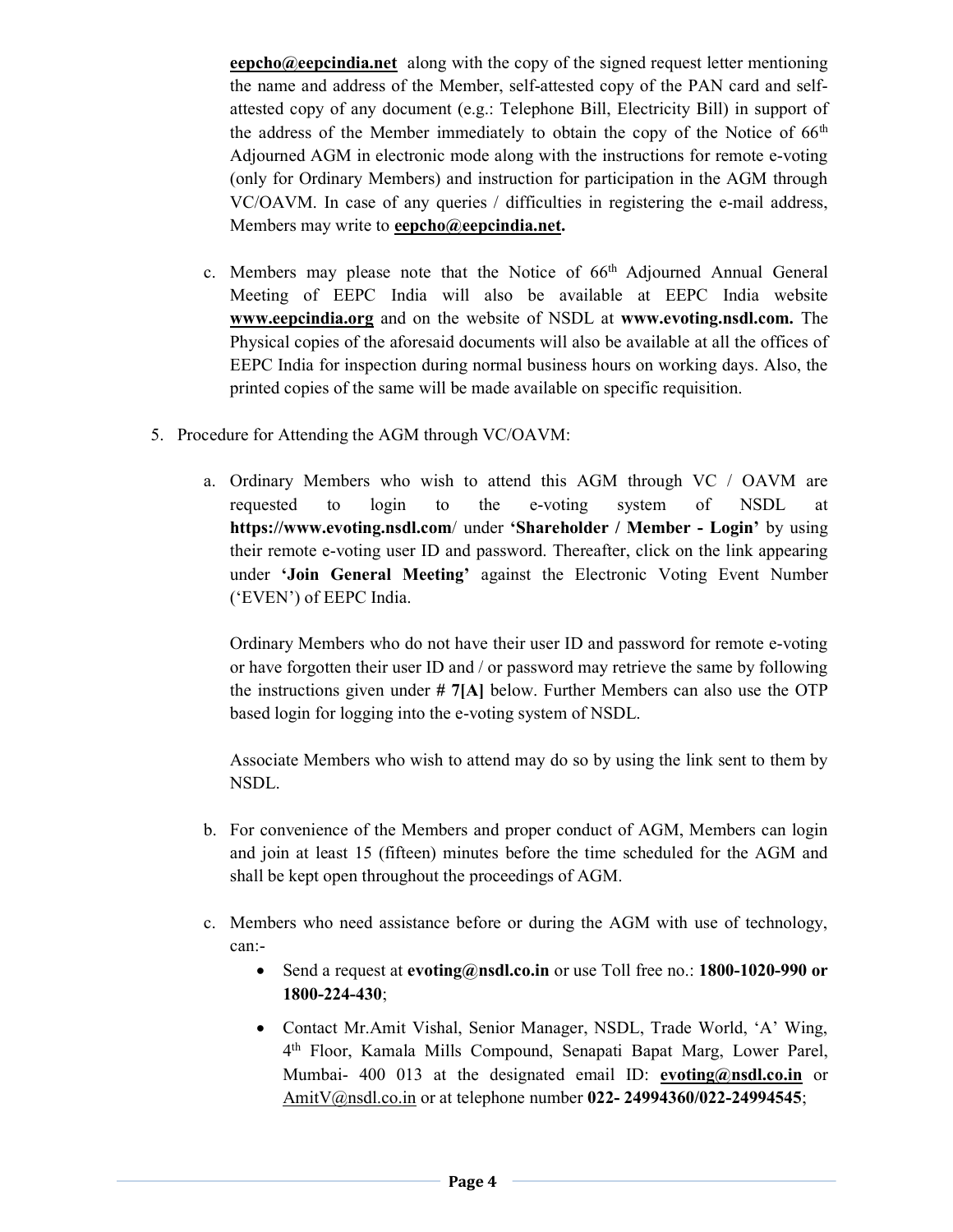- d. Members are requested to login to the NSDL e-voting system using their laptops / desktops / tablets with stable Wi-Fi or LAN connection for better experience. Members logging in from mobile devices or through laptops / desktops / tablets connecting via mobile hotspot or with low bandwidth, may experience audio / video loss due to fluctuation in their respective network.
- e. Members attending the AGM through VC / OAVM shall be counted for the purpose of reckoning the quorum under Section 103 of the Act.
- 6. Procedure to raise Questions / seek clarifications:
	- a. As the Adjourned AGM is being conducted through VC / OAVM, for the smooth conduct of proceedings of the AGM, Members are encouraged to express their views / send their queries in advance mentioning their name of the organisation, Membership number, email id, mobile number at eepcho@eepcindia.net. Relevant Questions / queries received by the Company till 5.00 p.m. on Wednesday,  $1<sup>st</sup>$ December, 2021 shall only be considered and responded during the AGM.
	- b. Members who would like to express their views or ask questions during the AGM may register themselves as a speaker by visiting the link https://www.evoting.nsdl.com from 10.00 a.m. on Wednesday, 1<sup>st</sup> December, 2021 till 5.00 p.m. on Saturday, 04<sup>th</sup> December, 2021.
	- c. EEPC India reserves the right to restrict the number of questions and number of speakers, as appropriate for smooth conduct of the AGM.
- 7. Remote E-Voting and E-Voting During the 66th Adjourned Annual General Meeting [Voting through electronic means for Ordinary Members only]:

Pursuant to provisions of Section 108 of the Companies Act, 2013 read with Rule 20 of the Companies (Management and Administration) Rules, 2014,as amended from time to time and the Secretarial Standard on General Meeting (SS2) issued by The Institute of Company Secretaries of India, EEPC India is pleased to offer remote e-voting facility (facility to cast vote prior to the AGM) and also e-voting during the 66th Adjourned Annual General Meeting to the ordinary members to exercise their right to votes electronically on all the resolutions set forth in the Notice convening the 66<sup>th</sup> Adjourned Annual General Meeting to be held on Tuesday, the 7th December, 2021 at 11.30 a.m. Ordinary Members who have cast their votes by remote e-voting prior to the AGM may participate in the AGM but shall not be entitled to cast their votes again. Ordinary Members attending the AGM who have not cast their vote by remote e-voting shall be eligible to cast their vote through evoting during the AGM. Associate Members may participate in the AGM but will not have voting rights. The Working Committee ('the Board') of EEPC India has engaged the services of National Securities Depository Limited (NSDL) to provide e-voting facility. The Working Committee of EEPC India ('the Board') has appointed Mr. Anuj Tulsyan, Practicing Chartered Accountant (Membership No.067173), as the Scrutinizer to scrutinize the e-voting for this purpose.

The e-voting facility is available at the link **https://www.evoting.nsdl.com**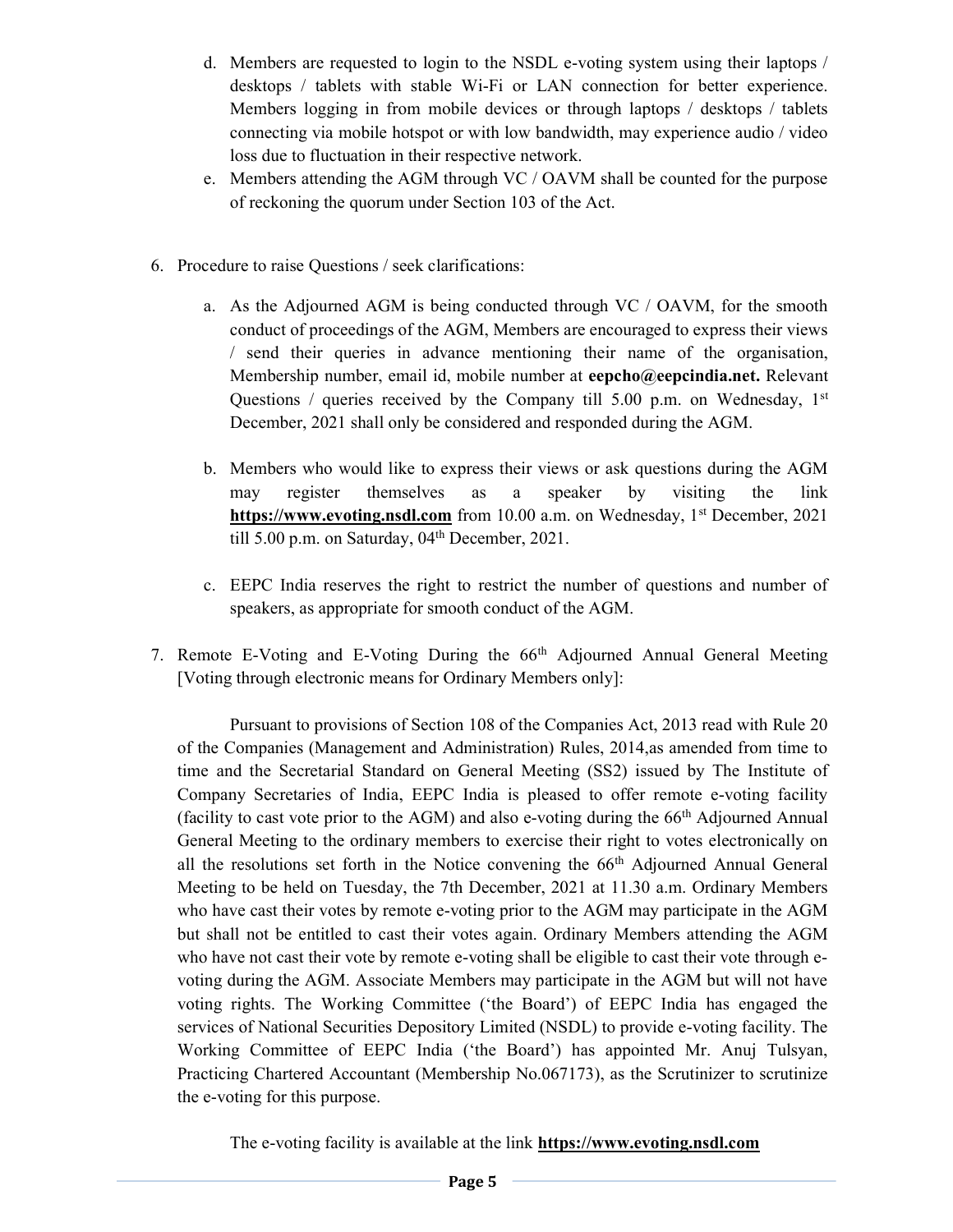The remote e-voting facility will be available during the following voting period:

| Commencement of remote e-voting     | End of remote e-voting                      |
|-------------------------------------|---------------------------------------------|
| $02nd$ December, 2021 at 10.00 a.m. | $\vert 06^{th}$ December, 2021 at 5.00 p.m. |

Please read the following instructions to exercise your vote:

[These details and the instructions form an integral part of the Notice for the 66th Adjourned Annual General Meeting to be held on Tuesday, 07th December, 2021 at 11.30 a.m]

### [A]. Instructions for remote e-voting (only for Ordinary Members)

The details of the process and manner for remote e-voting are explained below:

- I. Open the attached PDF file "e-Voting.pdf" giving your membership code as password, which contains your "User ID" and "Password for evoting". Please note that the password is an 'Initial Password'.
- II. Open the internet browser and type the following URL. https://www.evoting.nsdl.com
- III. Click on members –Login
- IV. Insert User ID and the Initial Password stated in (I) above. Click on 'Login' and also insert the verification code as shown on the screen.
- V. The Password change menu will appear on your screen. Change to new Password of your choice, making sure that it contains a minimum of 8 digits or characters or a combination of the two. Please take utmost care to keep your password confidential.
- VI. If you are unable to retrieve the 'Initial Password' or have forgotten your password, you may send an e-mail requesting for fresh password at evoting@nsdl.co.in, mentioning name of your organisation and membership number.
- VII. Once the e-voting home page opens, click on e-voting> Active Evoting Cycles/VC or OAVM.
- VIII. Select the EVEN (E-Voting Event Number) of EEPC INDIA (the number is provided in this document). Once you enter the number, the 'Cast Vote' page will open. Now you are ready for e-voting.
- IX. Cast your vote by selecting your favored options and click 'Submit'. Thereafter click 'Confirm' when prompted. Thereafter, the message 'Vote cast successfully' will be displayed.

Note: Once your vote is cast on the selected resolution, it cannot be modified

## Notes:-

a. Corporate and institutional members are required to send a scanned copy (in PDF/JPEG format) of the relevant Board Resolution / appropriate authorisation, with the specimen signature(s) of the authorised signatory(ies) duly attested, to the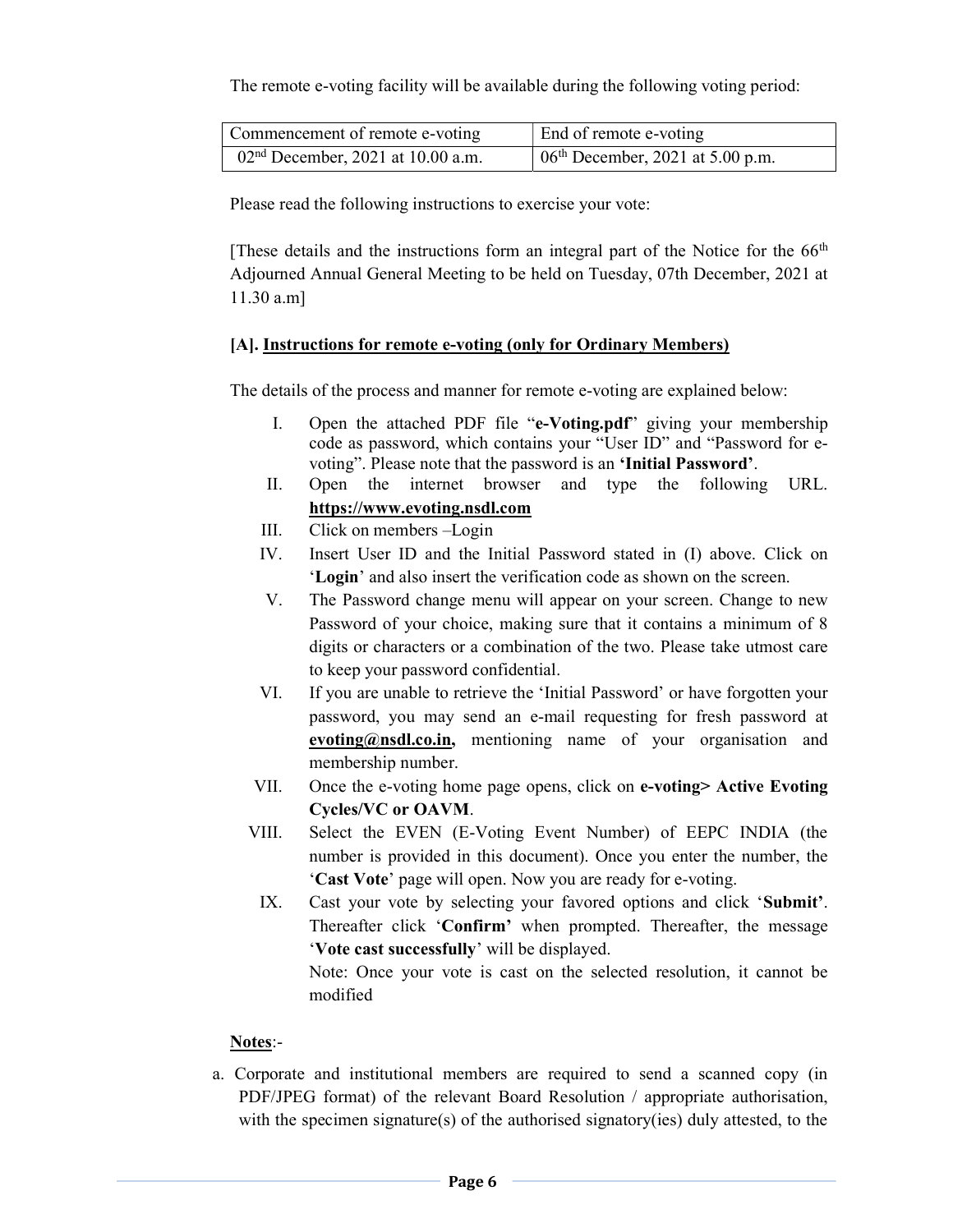Scrutinizer through e-mail at caanujtulsyan@hotmail.com with a copy marked to NSDL's e-mail ID evoting@nsdl.co.in

- b. In case of any queries/grievance, you may refer the Frequently Asked Questions (FAQs) for members and e-voting user manual for members available under the Downloads section of NSDL's e-voting website https://www.evoting.nsdl.com. You can also mail your queries at NSDL, by sending an email to evoting@nsdl.co.in. Or use Toll free no.: 1800-1020-990 or 1800-224-430;
- c. You can also update your mobile number and email id in the user profile details of the folio which may be used for sending future communications(s)
- d. The remote e-Voting period commences on 02nd December, 2021 (10.00 a.m.) and ends on  $06<sup>th</sup>$  December, 2021 (05.00 p.m.).

# [B]. Instructions for e-voting during the AGM (only for Ordinary Members)

- I. The procedure for e-voting during the  $66<sup>th</sup>$  Adjourned Annual General Meeting is the same as mentioned above for remote e-voting.
- II. The aforesaid facility will be available only to those ordinary members who are present in the AGM and who have not cast their votes by remote evoting prior to the AGM. Members who have cast their votes by remote evoting, will not be entitled to cast their votes once again.

## [C]. General Information

- I. It is strongly recommended not to share your password with any other person and take utmost care to keep your password confidential. Login to the evoting website will be disabled upon five unsuccessful attempts to key in the correct password. In such an event, you will need to go through the 'Forgot User Details/Password?' or 'Physical User Reset Password?' option available on www.evoting.nsdl.com to reset the password.
- II. The Working Committee of EEPC India ('the Board') has appointed Mr. Anuj Tulsyan, Practicing Chartered Accountant (Membership No.067173), as the Scrutinizer, to scrutinize the entire e-voting process of  $66<sup>th</sup>$  Adjourned Annual General Meeting in a fair and transparent manner and to declare the final result for each of the Resolutions forming part of the Notice of the  $66<sup>th</sup>$ Adjourned Annual General Meeting.
- III. The Scrutinizer shall, within a period not exceeding three working days from the conclusion of the e-voting, unlock the votes in the presence of at least two witnesses not in the employment of EEPC India, make a Scrutinizer's Report of the votes cast in favor of or against, if any, forthwith to the Chairman of EEPC India or a person authorised by him.
- IV. The results declared along with the Scrutinizers' Report shall be placed on EEPC India website www.eepcindia.org and on the website of NSDL